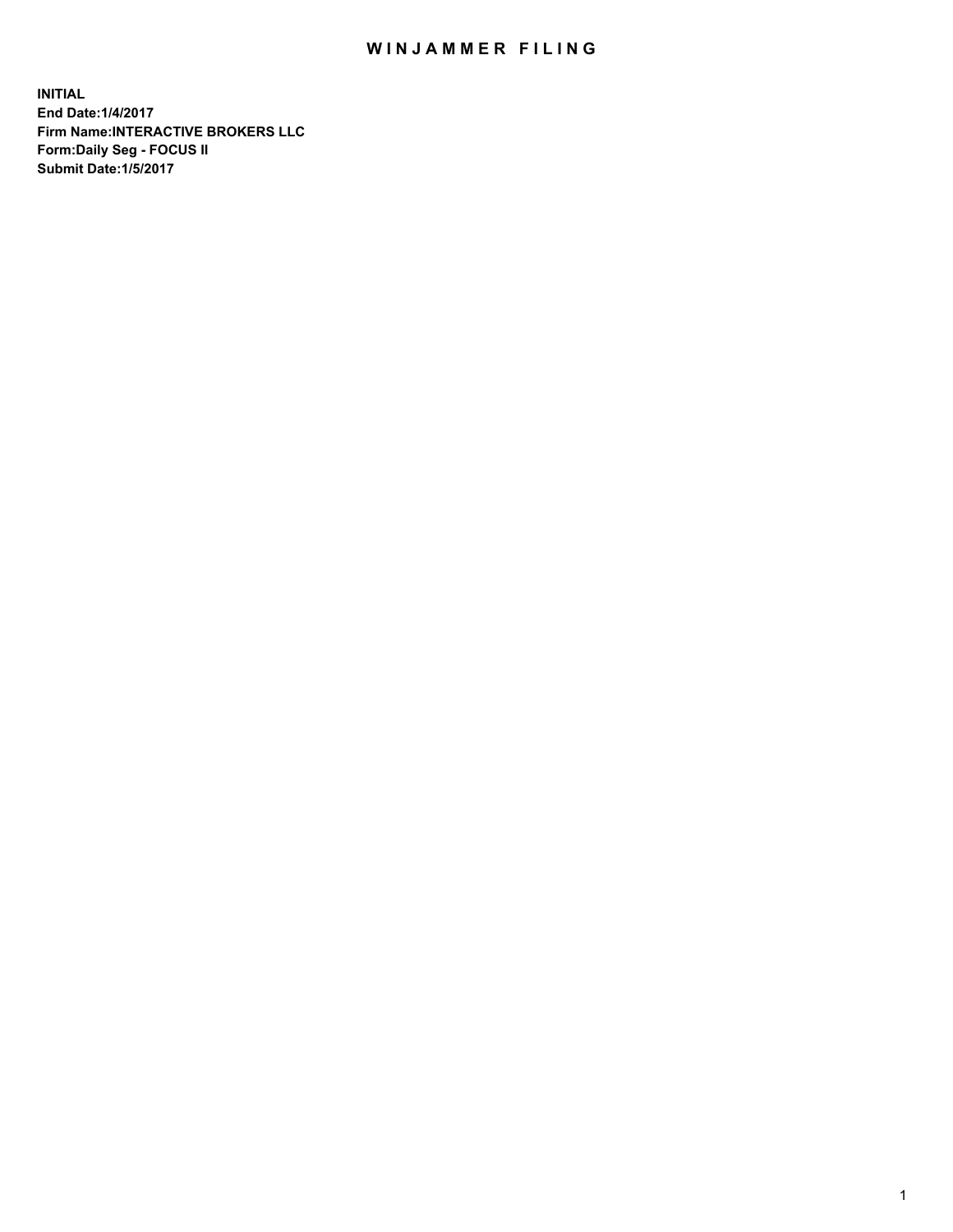## **INITIAL End Date:1/4/2017 Firm Name:INTERACTIVE BROKERS LLC Form:Daily Seg - FOCUS II Submit Date:1/5/2017 Daily Segregation - Cover Page**

| Name of Company<br><b>Contact Name</b><br><b>Contact Phone Number</b><br><b>Contact Email Address</b>                                                                                                                                                                                                                          | <b>INTERACTIVE BROKERS LLC</b><br>James Menicucci<br>203-618-8085<br>jmenicucci@interactivebrokers.c<br>om |
|--------------------------------------------------------------------------------------------------------------------------------------------------------------------------------------------------------------------------------------------------------------------------------------------------------------------------------|------------------------------------------------------------------------------------------------------------|
| FCM's Customer Segregated Funds Residual Interest Target (choose one):<br>a. Minimum dollar amount: ; or<br>b. Minimum percentage of customer segregated funds required:% ; or<br>c. Dollar amount range between: and; or<br>d. Percentage range of customer segregated funds required between:% and%.                         | $\overline{\mathbf{0}}$<br>0<br>155,000,000 245,000,000<br>0 <sub>0</sub>                                  |
| FCM's Customer Secured Amount Funds Residual Interest Target (choose one):<br>a. Minimum dollar amount: ; or<br>b. Minimum percentage of customer secured funds required:%; or<br>c. Dollar amount range between: and; or<br>d. Percentage range of customer secured funds required between: % and %.                          | $\overline{\mathbf{0}}$<br>0<br>80,000,000 120,000,000<br>0 <sub>0</sub>                                   |
| FCM's Cleared Swaps Customer Collateral Residual Interest Target (choose one):<br>a. Minimum dollar amount: ; or<br>b. Minimum percentage of cleared swaps customer collateral required:% ; or<br>c. Dollar amount range between: and; or<br>d. Percentage range of cleared swaps customer collateral required between:% and%. | $\overline{\mathbf{0}}$<br>$\overline{\mathbf{0}}$<br>0 <sub>0</sub><br>0 <sub>0</sub>                     |

Attach supporting documents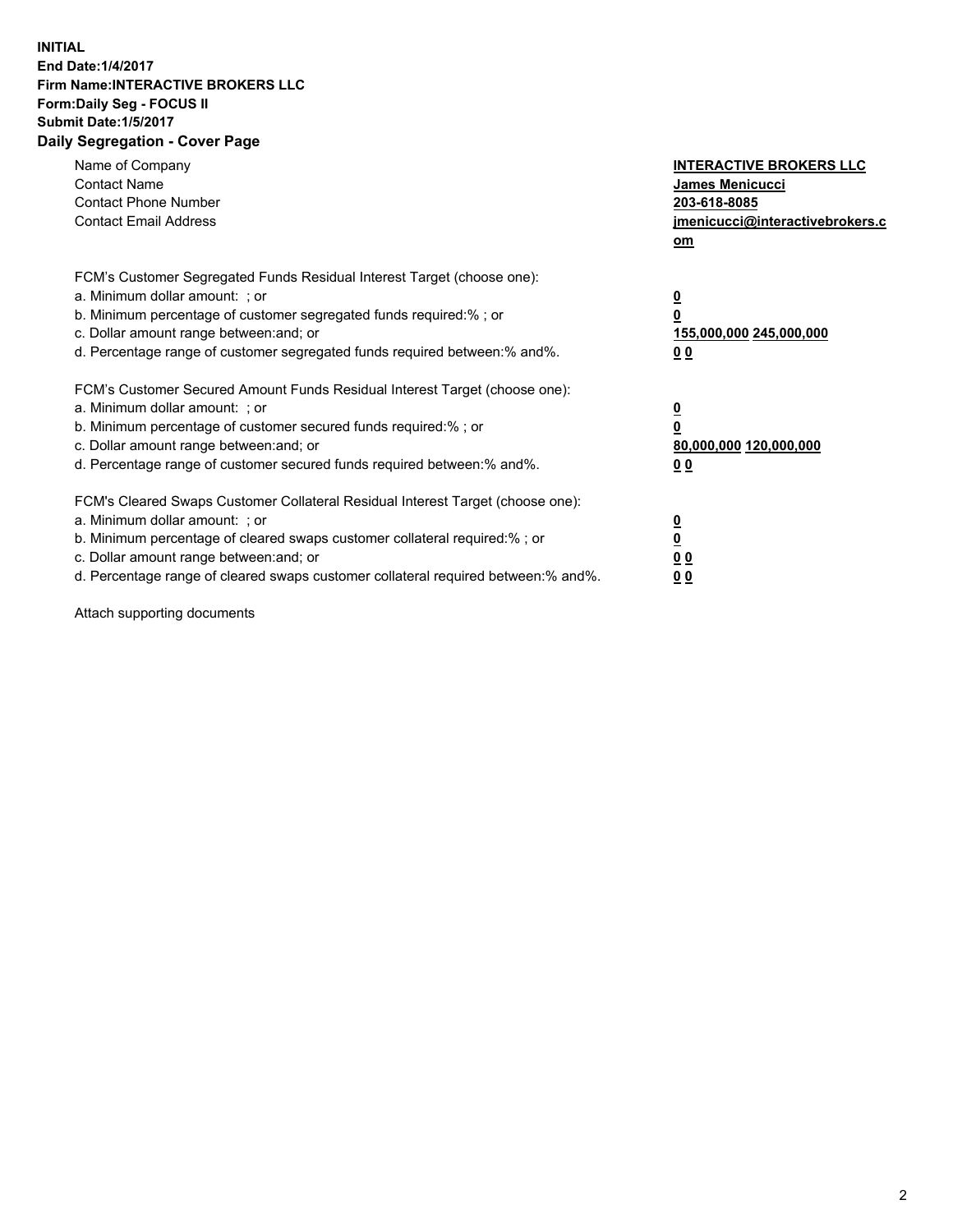## **INITIAL End Date:1/4/2017 Firm Name:INTERACTIVE BROKERS LLC Form:Daily Seg - FOCUS II Submit Date:1/5/2017 Daily Segregation - Secured Amounts**

|     | Foreign Futures and Foreign Options Secured Amounts                                         |                                  |
|-----|---------------------------------------------------------------------------------------------|----------------------------------|
|     | Amount required to be set aside pursuant to law, rule or regulation of a foreign            | $0$ [7305]                       |
|     | government or a rule of a self-regulatory organization authorized thereunder                |                                  |
| 1.  | Net ledger balance - Foreign Futures and Foreign Option Trading - All Customers             |                                  |
|     | A. Cash                                                                                     | 345,032,532 [7315]               |
|     | B. Securities (at market)                                                                   | $0$ [7317]                       |
| 2.  | Net unrealized profit (loss) in open futures contracts traded on a foreign board of trade   | 12,733,244 [7325]                |
| 3.  | Exchange traded options                                                                     |                                  |
|     | a. Market value of open option contracts purchased on a foreign board of trade              | 172,709 [7335]                   |
|     | b. Market value of open contracts granted (sold) on a foreign board of trade                | $-30,558$ [7337]                 |
| 4.  | Net equity (deficit) (add lines 1.2. and 3.)                                                | 357,907,927 [7345]               |
| 5.  | Account liquidating to a deficit and account with a debit balances - gross amount           | 339,442 [7351]                   |
|     | Less: amount offset by customer owned securities                                            | 0 [7352] 339,442 [7354]          |
| 6.  | Amount required to be set aside as the secured amount - Net Liquidating Equity              | 358,247,369 [7355]               |
|     | Method (add lines 4 and 5)                                                                  |                                  |
| 7.  |                                                                                             |                                  |
|     | Greater of amount required to be set aside pursuant to foreign jurisdiction (above) or line | 358,247,369 [7360]               |
|     | 6.                                                                                          |                                  |
|     | FUNDS DEPOSITED IN SEPARATE REGULATION 30.7 ACCOUNTS                                        |                                  |
| 1.  | Cash in banks                                                                               |                                  |
|     | A. Banks located in the United States                                                       | 5,300,000 [7500]                 |
|     | B. Other banks qualified under Regulation 30.7                                              | 0 [7520] 5,300,000 [7530]        |
| 2.  | Securities                                                                                  |                                  |
|     | A. In safekeeping with banks located in the United States                                   | 399,013,393 [7540]               |
|     | B. In safekeeping with other banks qualified under Regulation 30.7                          | 0 [7560] 399,013,393 [7570]      |
| 3.  | Equities with registered futures commission merchants                                       |                                  |
|     | A. Cash                                                                                     | $0$ [7580]                       |
|     | <b>B.</b> Securities                                                                        | $0$ [7590]                       |
|     | C. Unrealized gain (loss) on open futures contracts                                         | $0$ [7600]                       |
|     | D. Value of long option contracts                                                           | $0$ [7610]                       |
|     | E. Value of short option contracts                                                          | 0 [7615] 0 [7620]                |
| 4.  | Amounts held by clearing organizations of foreign boards of trade                           |                                  |
|     | A. Cash                                                                                     | $0$ [7640]                       |
|     | <b>B.</b> Securities                                                                        | $0$ [7650]                       |
|     | C. Amount due to (from) clearing organization - daily variation                             | $0$ [7660]                       |
|     | D. Value of long option contracts                                                           | $0$ [7670]                       |
|     | E. Value of short option contracts                                                          | 0 [7675] 0 [7680]                |
| 5.  | Amounts held by members of foreign boards of trade                                          |                                  |
|     | A. Cash                                                                                     | 64,788,548 [7700]                |
|     | <b>B.</b> Securities                                                                        | $0$ [7710]                       |
|     | C. Unrealized gain (loss) on open futures contracts                                         | 7,985,718 [7720]                 |
|     | D. Value of long option contracts                                                           | 172,709 [7730]                   |
|     | E. Value of short option contracts                                                          | -30,558 [7735] 72,916,417 [7740] |
| 6.  | Amounts with other depositories designated by a foreign board of trade                      | 0 [7760]                         |
| 7.  | Segregated funds on hand                                                                    | $0$ [7765]                       |
| 8.  | Total funds in separate section 30.7 accounts                                               | 477,229,810 [7770]               |
| 9.  | Excess (deficiency) Set Aside for Secured Amount (subtract line 7 Secured Statement         | 118,982,441 [7380]               |
|     | Page 1 from Line 8)                                                                         |                                  |
| 10. | Management Target Amount for Excess funds in separate section 30.7 accounts                 | 80,000,000 [7780]                |
| 11. | Excess (deficiency) funds in separate 30.7 accounts over (under) Management Target          | 38,982,441 [7785]                |
|     |                                                                                             |                                  |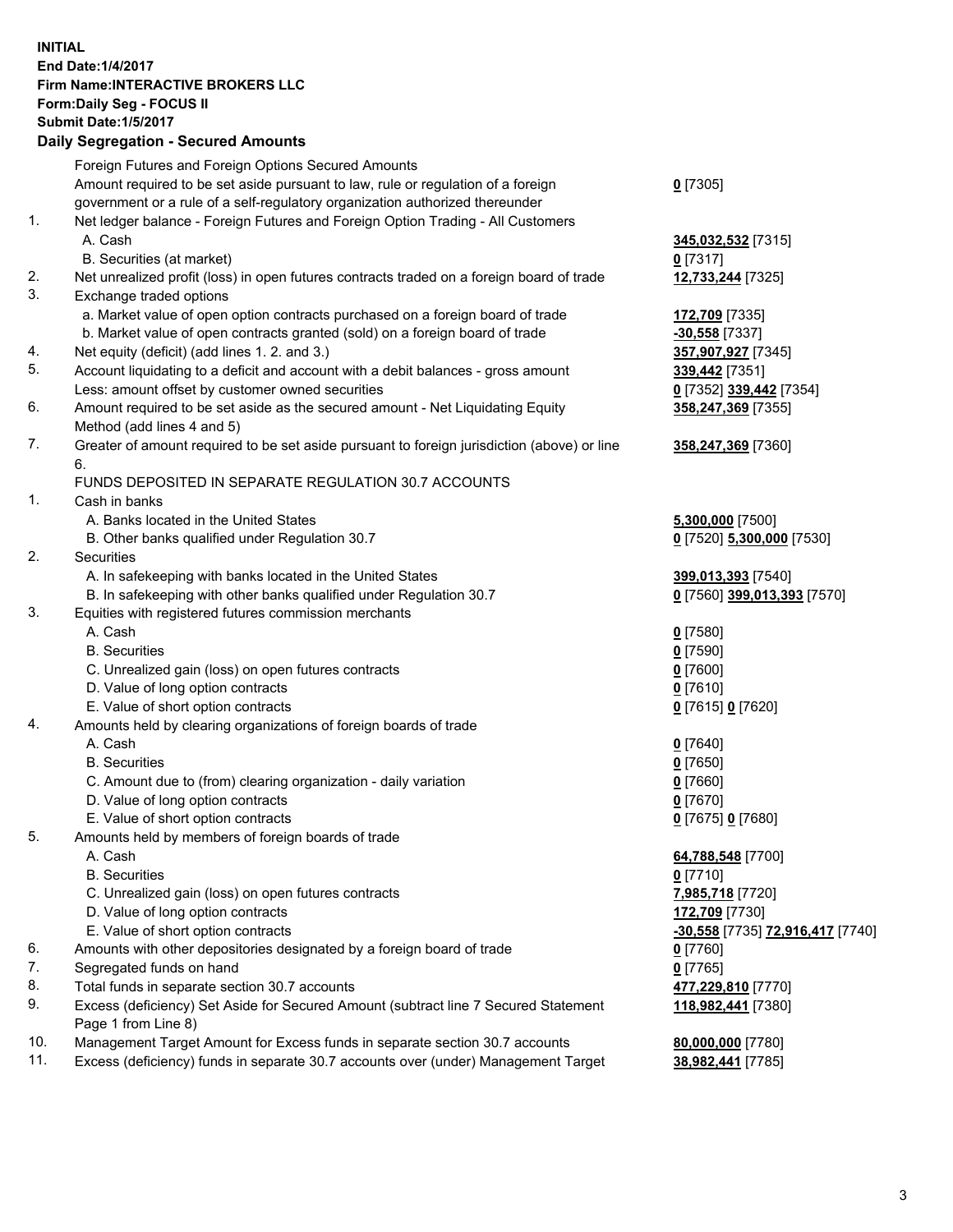**INITIAL End Date:1/4/2017 Firm Name:INTERACTIVE BROKERS LLC Form:Daily Seg - FOCUS II Submit Date:1/5/2017 Daily Segregation - Segregation Statement** SEGREGATION REQUIREMENTS(Section 4d(2) of the CEAct) 1. Net ledger balance A. Cash **3,164,254,565** [7010] B. Securities (at market) **0** [7020] 2. Net unrealized profit (loss) in open futures contracts traded on a contract market **23,523,354** [7030] 3. Exchange traded options A. Add market value of open option contracts purchased on a contract market **93,738,049** [7032] B. Deduct market value of open option contracts granted (sold) on a contract market **-174,180,448** [7033] 4. Net equity (deficit) (add lines 1, 2 and 3) **3,107,335,520** [7040] 5. Accounts liquidating to a deficit and accounts with debit balances - gross amount **169,127** [7045] Less: amount offset by customer securities **0** [7047] **169,127** [7050] 6. Amount required to be segregated (add lines 4 and 5) **3,107,504,647** [7060] FUNDS IN SEGREGATED ACCOUNTS 7. Deposited in segregated funds bank accounts A. Cash **55,818,504** [7070] B. Securities representing investments of customers' funds (at market) **2,059,742,472** [7080] C. Securities held for particular customers or option customers in lieu of cash (at market) **0** [7090] 8. Margins on deposit with derivatives clearing organizations of contract markets A. Cash **15,298,697** [7100] B. Securities representing investments of customers' funds (at market) **1,286,387,607** [7110] C. Securities held for particular customers or option customers in lieu of cash (at market) **0** [7120] 9. Net settlement from (to) derivatives clearing organizations of contract markets **7,689,600** [7130] 10. Exchange traded options A. Value of open long option contracts **93,720,272** [7132] B. Value of open short option contracts **-174,178,005** [7133] 11. Net equities with other FCMs A. Net liquidating equity **0** [7140] B. Securities representing investments of customers' funds (at market) **0** [7160] C. Securities held for particular customers or option customers in lieu of cash (at market) **0** [7170] 12. Segregated funds on hand **0** [7150] 13. Total amount in segregation (add lines 7 through 12) **3,344,479,147** [7180] 14. Excess (deficiency) funds in segregation (subtract line 6 from line 13) **236,974,500** [7190] 15. Management Target Amount for Excess funds in segregation **155,000,000** [7194] **81,974,500** [7198]

16. Excess (deficiency) funds in segregation over (under) Management Target Amount Excess